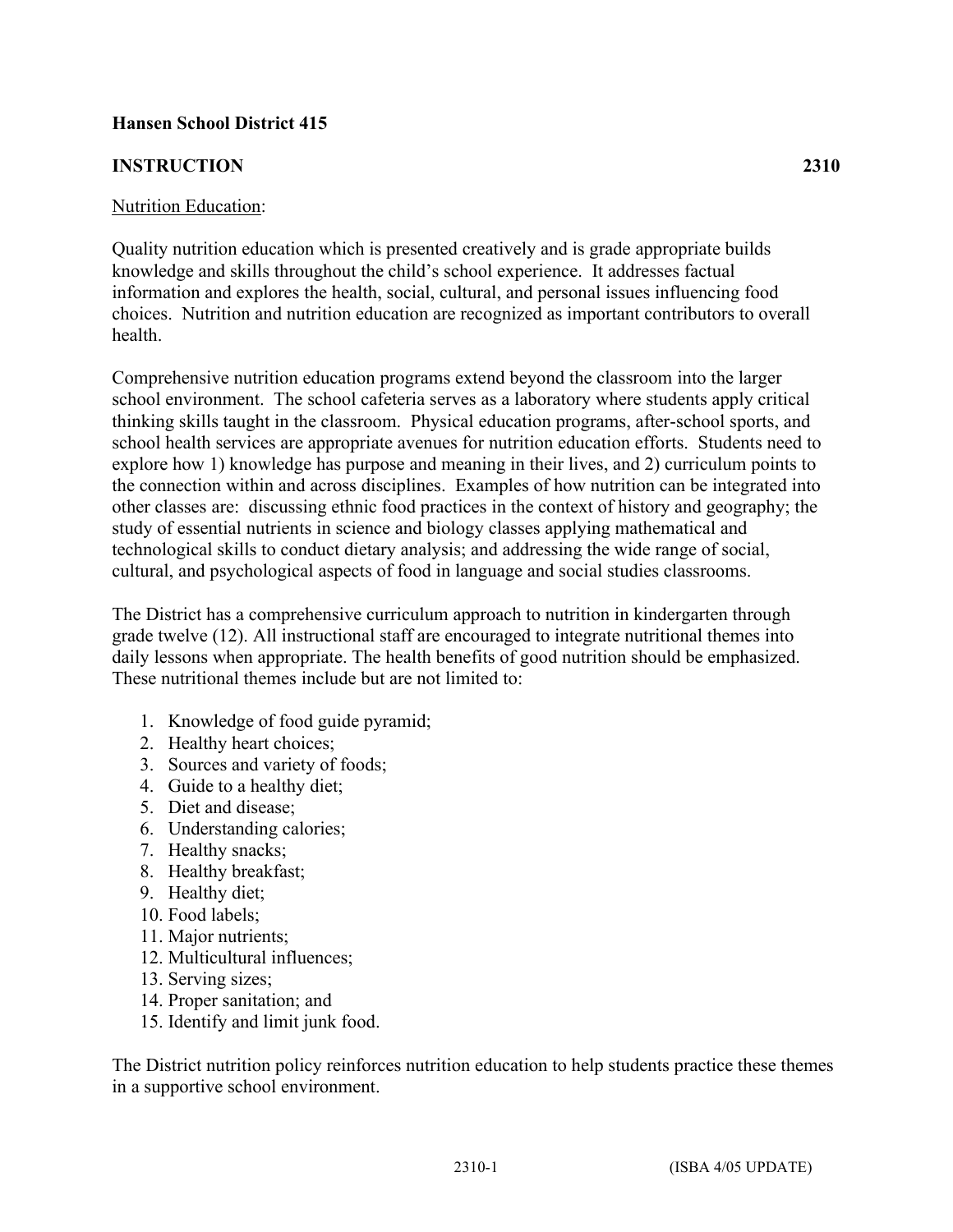All nutrition education will be scientifically based, consistent with the United States Department of Agriculture's (USDA) Dietary Guidelines for Americans.

Nutrition education will be offered in the school cafeteria as well as in the classroom, with coordination between school foodservice staff and teachers. Teachers can display posters, videos, websites, etc. on nutrition topics.

Participation in USDA nutrition programs is encouraged as the District conducts nutrition education activities and promotions that involve students, parents, and the community. The school nutrition team responsible for these activities will be composed of child nutrition services staff, student services staff, school nurses, health teachers, and physical education coaches.

## School Community

For a truly comprehensive approach to the school-based nutrition programs and services, it is crucial that all members of the school community help to create an environment that supports healthy eating practices. Administrators, teachers, school food service and other personnel, parents, and students need to be involved in this effort. Decisions made in all school programming need to reflect and encourage positive nutrition messages and healthy food choices. This includes coordination of nutrition education with the cafeteria and the promotion of healthy food choices in the cafeteria and all school events from fundraisers to rewards for positive classroom behavior.

### Local Community

The effectiveness of school-based nutrition programs and services can be enhanced by outreach efforts in the surrounding community. Personnel should be familiar with the health and nutritional resources available through the community and local agencies. Contacts should be made with the health department, community nutrition programs, health centers, local food pantries, and fitness programs. Once contact has been established, collaborative efforts should be made with other community agencies to positively influence the health and nutritional status of school-age children.

Schools will work with a variety of media to spread the word to the community about a healthy school nutrition environment, such as local newspaper and television stations.

### Parent Involvement

The District will support parents' efforts to provide a healthy diet and daily physical activity for their children. The District will offer healthy eating seminars for parents, send home nutrition information, post nutrition tips on school websites, and provide nutrient analyses of school menus. Schools should encourage parents to pack healthy lunches and snacks and to refrain from including beverages and foods that do not meet the District's nutrition standards for individual foods and beverages. The District will provide parents a list of foods that meet the District's snack standards and ideas for healthy celebrations/parties, rewards, and fundraising